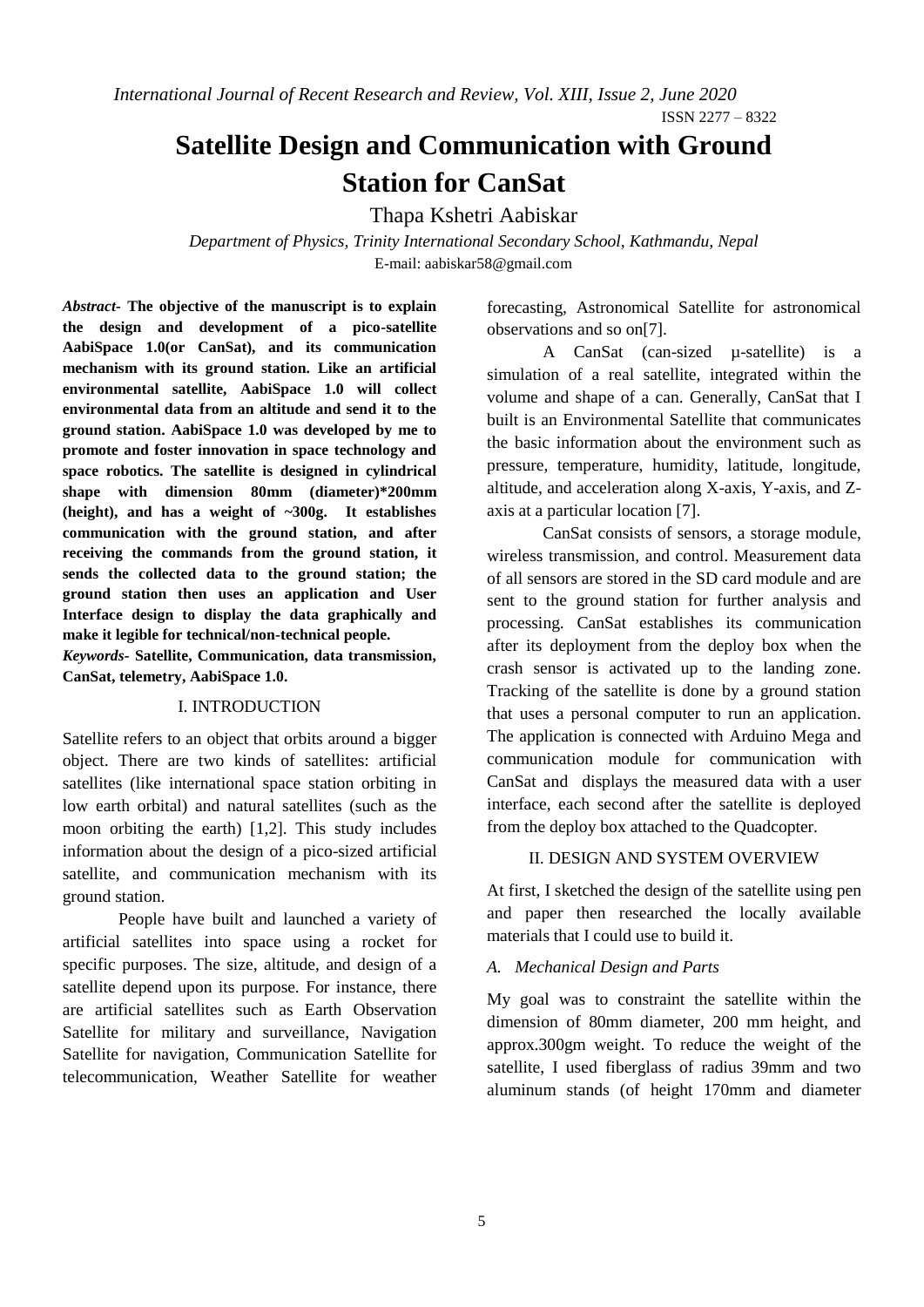4mm) nut bolts to attach three glasses. In the Upper first and second plate, I made a hole at the center to bind the satellite with a parachute. A transmitter module and a nine-axis accelerometer to precisely measure the acceleration across axes were attached to that plate. The third plate contains sensors to measure temperature, pressure, humidity, and a timestamp clock module along with an ATmega328 processor (which performs overall operation of the satellite) of Arduino Uno as shown in fig.1. To balance satellite while in a phase of descent with the parachute as shown in fig.2, the fourth or the last plate contains a power source for the satellite.



Fig 1. Descending phase of the Satellite



Fig 2. CanSat with its Ground Station.

## *B. Electronics and Unknown Calculation*

For a small size and easy fabrication, I used an Arduino with ATmega328 processor and connected all other sensors and modules with the Arduino. I used DHT22 sensor to measure humidity and temperature;

MPU-9250 (nine-axis accelerometer) to measure acceleration along X-axis, Y-axis, and Z-axis; DS-3231(Real-Time Clock module) to calculate date and time-dependently or independently using power given by power supply and cell within the module; BMP180 to accurately measure pressure. To calculate the altitude using pressure and temperature measured by BMP180 and DHT22 respectively, I used the barometric formula. I wrote an algorithm for the barometric formula and coded it in the internal coding of the processor, which after receiving the value of pressure and temperature will return the value of the altitude [5].

$$
h = -\frac{R T \ln(\frac{P}{Pa})}{Mg} \tag{1}
$$

Where, Temperature (T) and Pressure (P) are measured by DHT22 and BMP180 respectively, where h represents altitude as shown in table I.

## TABLE I

Representation of unknown parameters in Eq. (1)

| Parameter     | Symbol | Value   | Unit        |
|---------------|--------|---------|-------------|
| Universal     | R      | 8.3142  | mole*Kelvin |
| gas constant  |        |         |             |
| Average sea   | Pa     | 101.325 | Kilopascal  |
| level         |        |         |             |
| pressure      |        |         |             |
| The Molar     | M      | 0.02896 | kg/mole     |
| mass of       |        |         |             |
| Earth's air   |        |         |             |
| gravitational | g      | 9.807   | $m/s^2$     |
| acceleration  |        |         |             |

I used two SD cards with SD card modules (an SPI communication based device): one within the satellite, and another in the ground station, to store all the measured or calculated data.

# *C. Communication with Ground Station*

Generally transmitting, receiving and processing of any data is via a specific medium or channel is communication. The process of satellite communication begins at the ground station. A single satellite can communicate with more than one ground station. An installation is designed to transmit and receive signals from a satellite in an orbit around the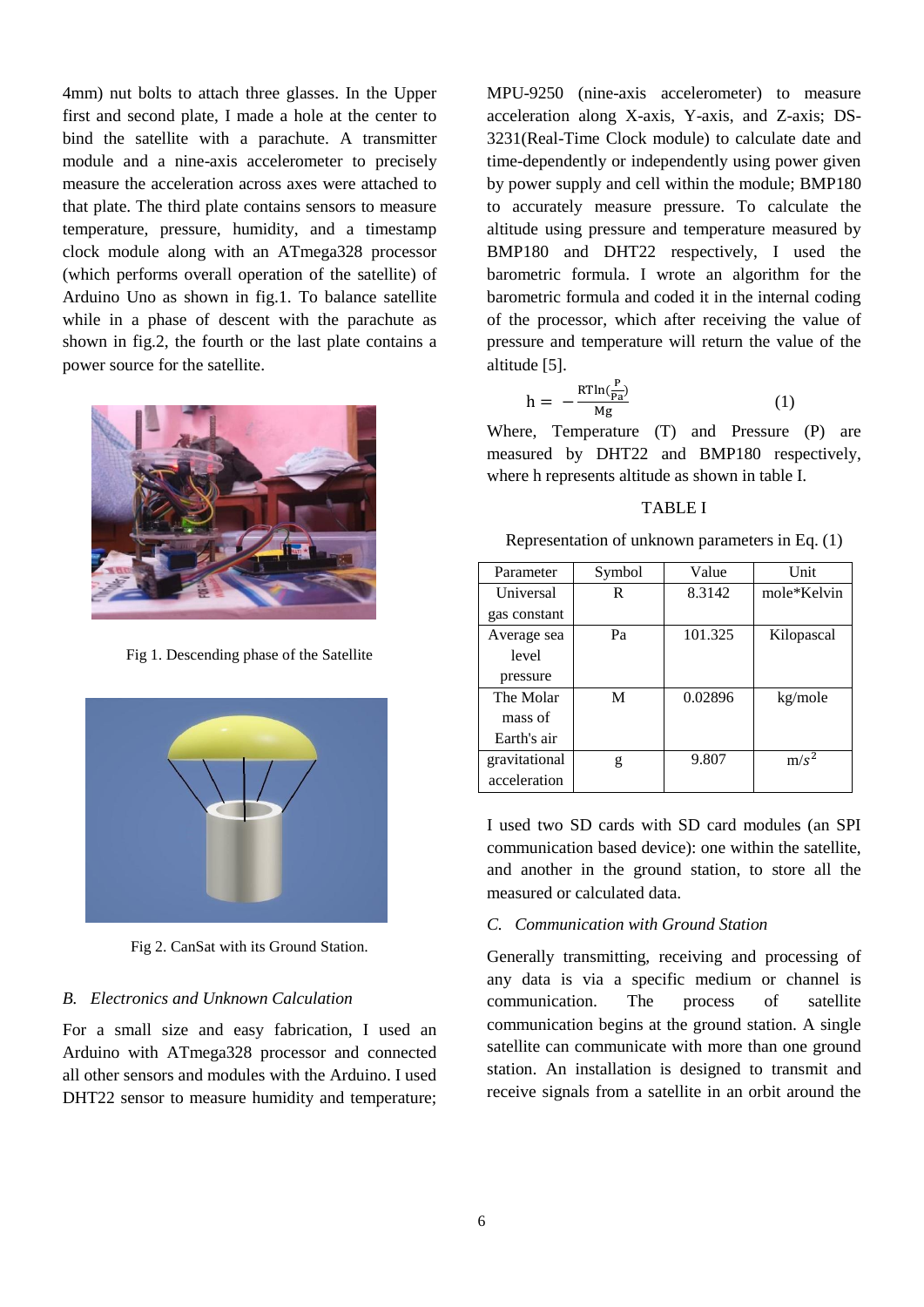ground station. Ground Stations send the information to satellites in the form of high powered, high frequency (GHz range) signals [6].



Fig.4 Communication of satellites with earth stations [6].

The satellite receives and retransmits the signals back towards the ground station where they are received by other stations within the coverage area of the satellite. Satellite's footprint is the area, within which a signal of useful strength from the satellite can be received [6].

#### *D. Electrical Architecture of Satellite*

The CanSat requires an electrical system for communication telemetry and landing. In choosing the electrical system, I considered the basic requirements of the satellite. The electrical architecture includes sensors, microcontrollers, batteries, memory card modules, and other circuits. To provide enough power to the microcontroller (ATmega328) and other sensors and modules, I used a battery of 7.4 V and a 2600 mAh current capacity. 7.4 V was supplied to the Arduino while other sensors and modules were powered from the Arduino pins of 5V and 3.3V [7]. The MPU-9250 9-axis Accelerometer, DHT22 humidity sensor, BMP180 pressure sensor, and the SD card module were supplied with 5V. The RTC Clock module and transmitter/receiver were supplied with 3.3V. Besides, we can make a measurement system

for the battery's voltage level using a voltage divider [7].



Fig 5. Electrical Architecture Block Diagram.

#### III. TELEMETRY AND SYSTEM ANALYSIS

Architecture and Analysis are described separately in two subheadings.

#### *A. TELEMETRY*

The satellite AabiSpace 1.0 and Ground Station that I made communicate with each other using nRF24L01 as a transceiver module one of which is connected in the satellite and other in the ground stations. The Transceiver module nRF24L01 operates with 2.4 GHz band and baud rates from 250 kbps up to two Mbps. In an open space and with lower baud rate its range can reach up to 100 meters of radius. The module can use 125 different channels, which gives a possibility to have a network of 125 independently working modems in one place. Each channel can have up to six addresses, or each unit can communicate with up to six other units at the same time. Three of these channels are for the SPI (Serial Peripheral Interface) communication and were connected to the SPI pins of the Arduino Uno: MOSI (Master Out Slave In) to digital pin 11, MISO (Master In Slave Out) to digital pin 12, and SCK (Serial Clock) to digital pin 13. The chip-select pins CSN and CE were connected to the digital pins of the Arduino board. These chip-select pins were used to set the module in standby or active mode, as well as to switchbetween transmitting or